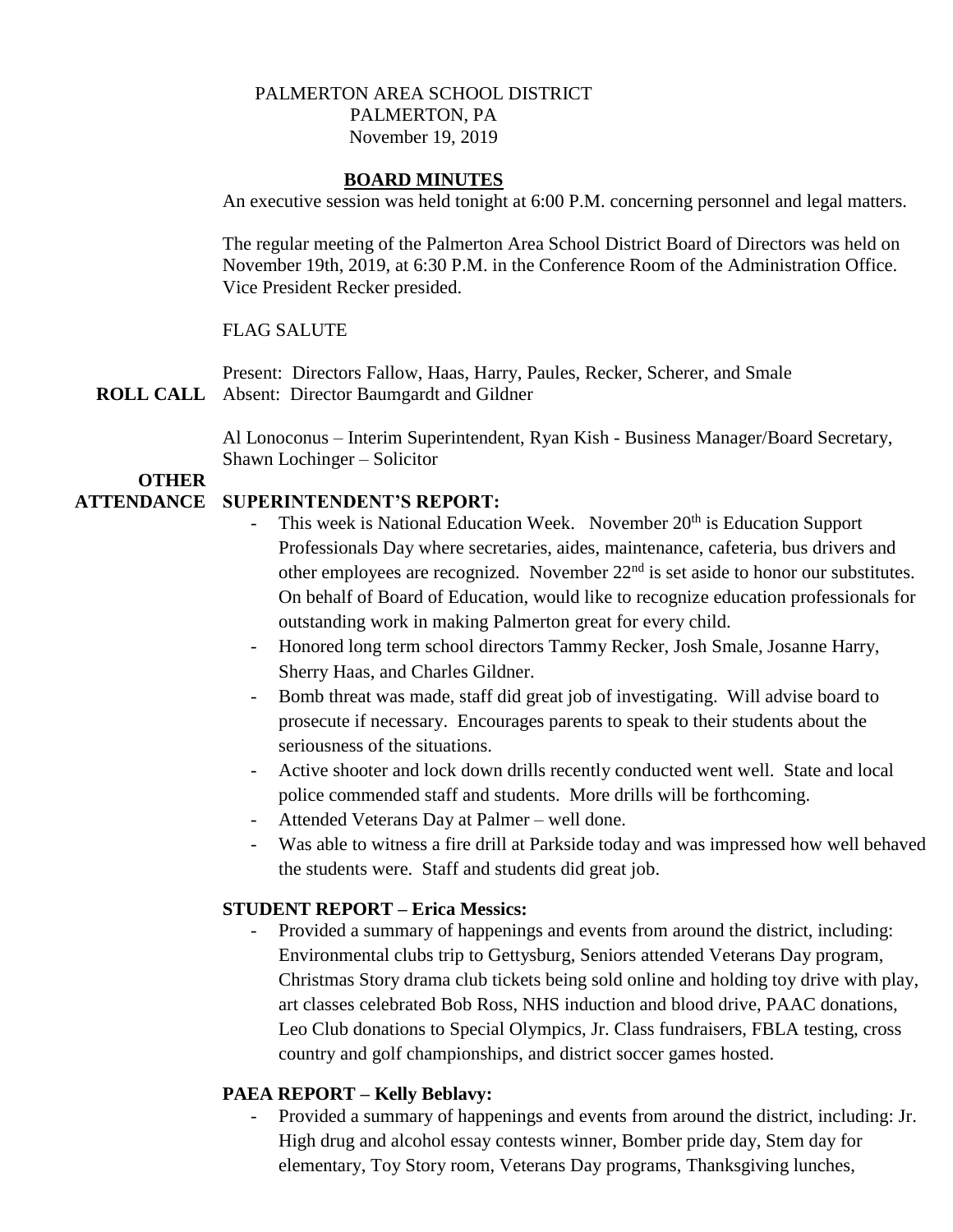Towamensing food drive, Towamensing environmental club and peer tutoring program.

# **BUSINESS MANAGER'S REPORT:**

- Annual Financial Report submitted to state.
- Local auditors in next week for single audit federal programs.
- Moody's credit rating  $A1 -$ Moody's described the district as having a strong financial position.

## **BOARD MEMBER REPORTS:**

CCTI Report – Director Fallow

- Culinary art school holding gourmet French cuisine take out day. Also hosting spaghetti dinner to benefit North Schuylkill QB who was injured. See CCTI website for more details.

PSBA Report – Director Fallow

- Will be attending board reorganization webcast from PSBA. Will provide copies of presentation to new board members.
- IU Report Director Haas
	- IU presented General Operating budget, once in 10 years they had to increase total budget to schools. Palmerton's share looks to be going up slightly for new year.
	- Saw video of behavioral health services offered by  $IU$  amazing job.

Library Report – Director Haas

- Shared upcoming events going on at the Library including Children's Christmas Party December 16<sup>th</sup>, basic pet first aid December 7, art show January 26, make and take ginerbreak house December 11, healing during the holidays December 14.
- Library closed December  $23<sup>rd</sup>$ ,  $24<sup>th</sup>$ , and  $25<sup>th</sup>$ . December  $30<sup>th</sup>$  open 10-2. Closing December  $31<sup>st</sup>$  and January  $1<sup>st</sup>$ .

#### **PUBLIC PARTICIPATION:**

Doris Zellers – Questioned the roles of the security officers being hired by the district and how the metal detector policy is keeping kids safe. Dr. Lonoconus responded that officers would have routine safety and security duties such as patrolling the halls, help staff with altercations, school safety and support, monitor visitors, and coordinate with law enforcement. They are certified to carry but can only detain, not arrest. The metal detector policy is also being put in place because there was no policy, the generic policy would not outline specific details, but the procedures would.

Jason Behler – Palmerton fire chief thanked administrators and teachers for supporting fire prevention – was able to reach 648 kids. Volunteerism low in department and around the state. New bill could allow school district option to forgive property tax for volunteers. Dr. Lonoconus mentioned looking into a fire crew program for the students in school.

**CONSENT AGENDA APPROVED** Director Haas moved, seconded by Director Smale, to approve the attached consent agenda.

> Aye Votes: All Directors Present. Nay Votes: None. Motion Carried.

# **CONSENT AGENDA**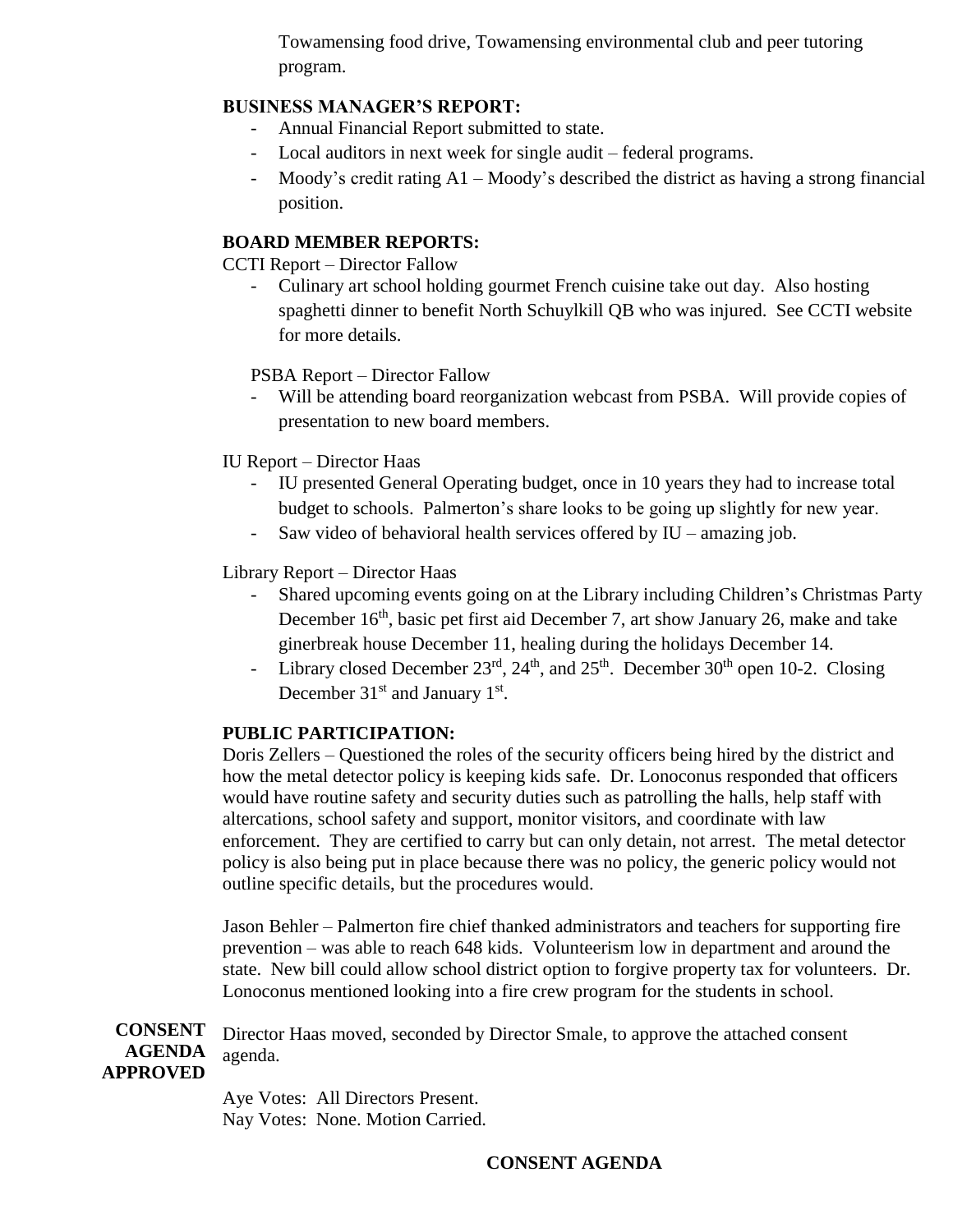| <b>MINUTES</b>                                    | Approved the Board Minutes from October 15, 2019 and the November 5, 2019 minutes from<br>the following committees: Comprehensive Plan, Curriculum, and Technology, Building and<br>Grounds, and Policy.                                              |
|---------------------------------------------------|-------------------------------------------------------------------------------------------------------------------------------------------------------------------------------------------------------------------------------------------------------|
| <b>FINANCIAL</b><br><b>REPORTS</b>                | Approved the Treasurer's Report and Accounts Payable Report.                                                                                                                                                                                          |
| <b>TUITION</b>                                    | Approved the attached tuition reimbursement.                                                                                                                                                                                                          |
| <b>SUB REMOVED</b>                                | Removed Katie Michael from the substitute list.                                                                                                                                                                                                       |
| <b>BUS DRIVERS</b>                                | Approved the attached additional bus drivers.                                                                                                                                                                                                         |
| <b>EXTRA</b><br><b>CURRICULAR</b>                 | Approved the following extracurricular positions for the 2019-2020 school year:<br>Randi Freed<br><b>MS Assistant Track Coach</b><br>\$2,662<br>Darris Rodrigues 1/2 Assistant Track Coach<br>\$1,331<br>Volunteer Girls' Basketball Coach<br>Jim Hay |
| <b>IA HIRED</b>                                   | Approved Mary Herrmann as an IA at the rate of \$15.35/hour, effective November 20, 2019.                                                                                                                                                             |
| PT CUSTODIAN<br><b>HIRED</b>                      | Approved Frank Cross as a part-time custodian at the rate of \$13.82/hour, effective<br>November 20, 2019.                                                                                                                                            |
| <b>SUB</b><br><b>IA/SECRETARY</b><br><b>HIRED</b> | Approved Brandylee Veanus as a Substitute Instructional Aide and Substitute Secretary,<br>effective November 20, 2019, at a rate of \$10 per hour.                                                                                                    |
| <b>SUB HIRED</b>                                  | Approved Miriam Cuddy as a K-6 Substitute Teacher, effective November 20, 2019, at a<br>daily rate of \$110/day.                                                                                                                                      |
| <b>SUB CUSTODIAN</b><br><b>HIRED</b>              | Approved Earl Kocher as a substitute custodian, effective November 20, 2019.                                                                                                                                                                          |
| IA TO<br><b>TRANSFER</b>                          | Accepted the transfer of Kelly Heinrich from her Instructional Assistant position to the<br>secretary position for HS guidance and Athletics at the salary of \$37,295 (Prorated), effective<br><b>SECRETARY</b> January 6, 2020.                     |
| CAFÉ<br><b>RESIGNATION</b>                        | Accepted the resignation of Melanie Dickson from her position as a cafeteria worker,<br>effective November 11, 2019.                                                                                                                                  |
| <b>SUPER.</b><br><b>RESIGNATION</b>               | Approved the resignation of Thomas McLaughlin as Interim Superintendent effective<br>$10/21/19$ . It is also noted for the record that Dr. Alan Lonoconus started as Interim<br>Superintendent on 10/22/19.                                           |
| <b>SOCCER</b><br><b>RESIGNATION</b>               | Accepted the resignation of Richard Roselli from the position of Head Boys' Soccer Coach<br>effective November 7, 2019.                                                                                                                               |
| <b>YEARBOOK</b><br><b>ADVISOR</b>                 | Approved the change of Krystle Meglio from Towamensing Yearbook Advisor to co-advisor<br>with Trisha Green as the other co-advisor.                                                                                                                   |
| <b>HS SCIENCE</b><br><b>RESIGNATION</b>           | Approved the resignation of Michael Lengle, High School Science Teacher, effective<br>November 15, 2019.                                                                                                                                              |
| <b>SUB CUSTODIAN-</b><br><b>CAFÉ HIRED</b>        | Approved Robin Klock as a substitute custodian and cafeteria worker, effective November<br>20, 2019, at a rate of \$10 per hour.                                                                                                                      |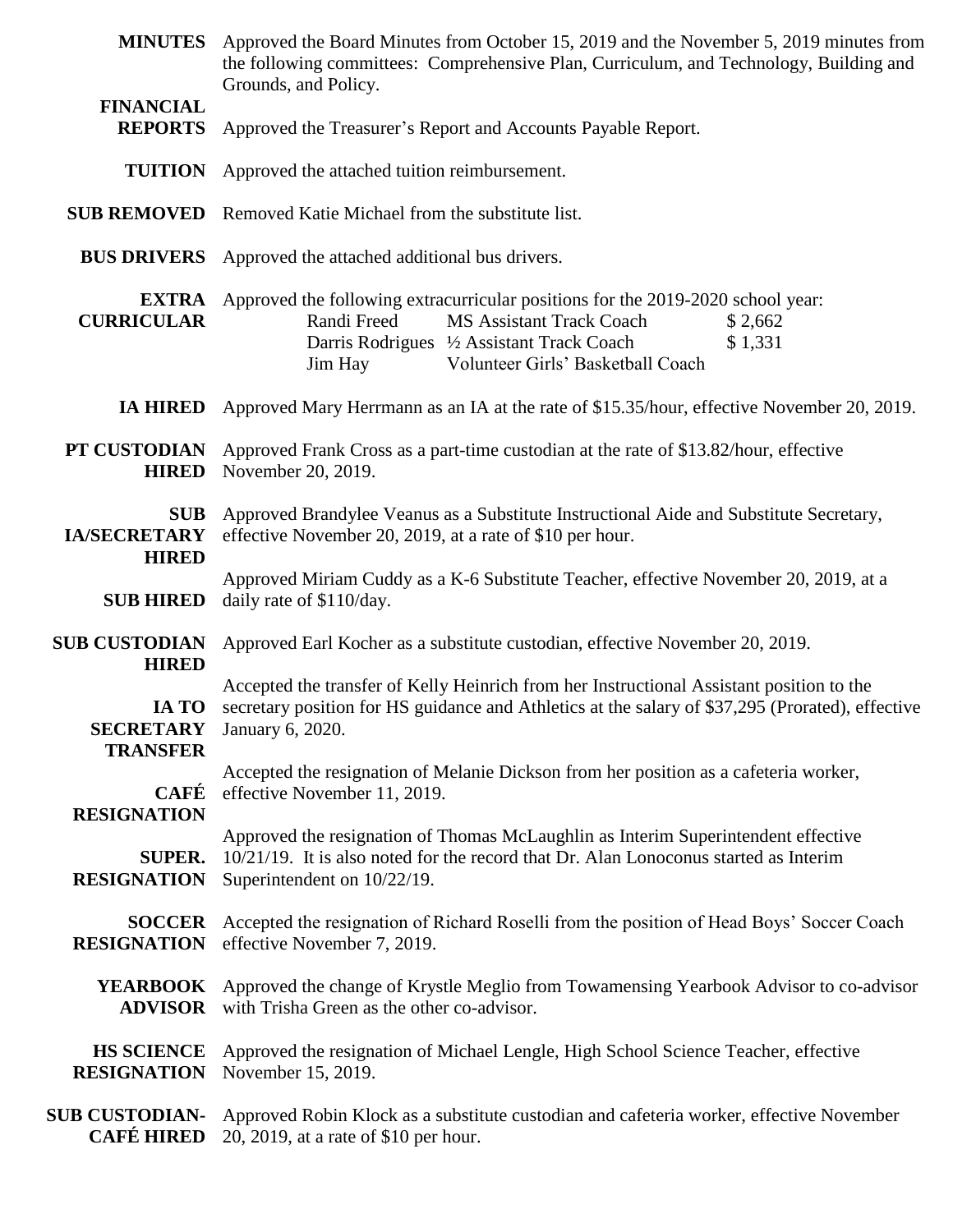**NURSING AGREEMENT** Approved the one-year agreement with Around the Clock Nursing, Inc. for nursing services as needed by the District, effective January 1, 2020.

**ELECTRIC CONTRACT** Authorized the Business Manager to retroactively sign the agreement with WGL Energy/Provident Energy for a 24-month term (July 2021 – June 2023) for electricity at \$0.03192/kWh. The district is part of a cooperative purchasing group and this price results in a \$0.0014/kWh reduction from the current pricing.

#### **END OF CONSENT AGENDA**

**CHANGE ORDER APPROVED** Director Smale moved, seconded by Director Haas, to approve Change Order 004 from Myco Mechanical in the amount of \$7,267.30 to furnish and install the addition of circuit setters on plumbing piping (\$4,679.69) and furnish and install gas line from tee in the main to RTU Connection (\$2,587.61).

> Aye Votes: All Directors Present. Nay Votes: None. Motion Carried.

**CHANGE ORDER APPROVED** Director Scherer moved, seconded by Director Harry, to approve Change Order 006 from Myco Mechanical in the amount of \$7,012.83 to furnish and install an electronic monitor system on the fire pump and fire tank assembly.

> Aye Votes: All Directors Present. Nay Votes: None. Motion Carried.

**AUTHROIZED ENGINEER TO**  Director Scherer moved, seconded by Director Fallow, to to authorize Keystone Consulting Engineers to design specifications and bid the 10,000-gallon heating oil tank at Towamensing Elementary School.

#### **BID AND A DESIGN TANK**

Aye Votes: All Directors Present. Nay Votes: None. Motion Carried.

**AUTHORIZED ENGEINEER TO**  Director Harry moved, seconded by Director Haas, to authorize Keystone Consulting Engineers to design the High School Window replacement project.

**DEISNG HS WINDOWS** Aye Votes: All Directors Present. Nay Votes: None. Motion Carried.

**AUTHROIZED ENGINEER TO DESIGN PALMER RENOVATIONS**

Director Harry moved, seconded by Director Smale, to authorize Keystone Consulting Engineers to design the Palmer Security Project and interior renovations.

Aye Votes: All Directors Present. Nay Votes: None. Motion Carried.

**APPROVED BUDGET**  Director Haas moved, seconded by Director Scherer, to approve the enclosed budget transfers.

# **TRANSFERS**

Aye Votes: All Directors Present. Nay Votes: None. Motion Carried.